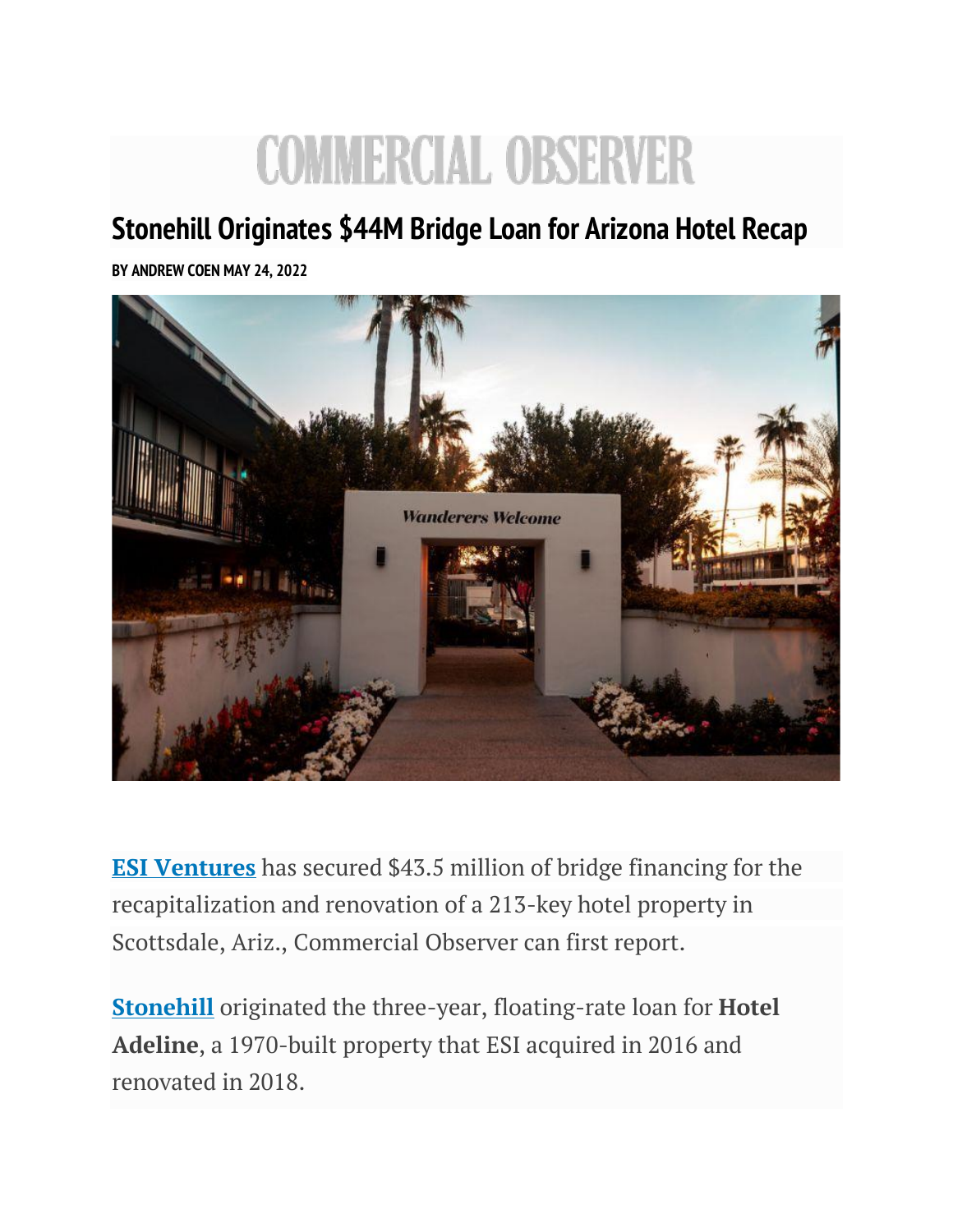"It's a great location and we really like the Scottsdale market," said **[Keegan Bisch](https://commercialobserver.com/tag/keegan-bisch/)**, a vice president at Stonehill. "It's also a very strong sponsorship and a repeat borrower for us."

Bisch noted that the hotel has held up well during the COVID-19 pandemic with numbers very strong so far in 2022 and Arizona tourism numbers on an upward trajectory. He said Stonehill has a favorable outlook for the hospitality industry despite looming economic volatility and will remain active with hotel bridge and construction loans in the near future.

The Scottsdale loan marked the second large hospitality bridge loan for Stonehill in less than two months, and follows a \$73.8 million debt package it [originated](https://commercialobserver.com/2022/03/stonehill-provides-bridge-loan-for-santa-monica-georgian-hotel/) for a joint venture of **BLVD Hospitality** and ESI Ventures to refinance their historic **Georgian Hotel** property in Santa Monica, Calif. Stonehill also [deployed](https://commercialobserver.com/2022/02/stonehill-originates-58m-bridge-financing-for-maui-seaside-hotel-in-hawaii/) a \$58.1 million bridge loan in mid-February for the **ASAP International Hotel** to acquire the **Maui Seaside Hotel** in Kahului, Hawaii.

Officials for ESI did not immediately return a request for comment.

Atlanta-based Stonehill is a direct lender on commercial real estate and is affiliated with the **Peachtree Hotel Group.** Stonehill recently expanded its lending business across all sectors with four senior executive hires in **Daniel Siegel**, **Greg Koenig**, **Nisu Mehta** and **Taylor Pike**, all of whom arrived from **The Ardent Companies**.